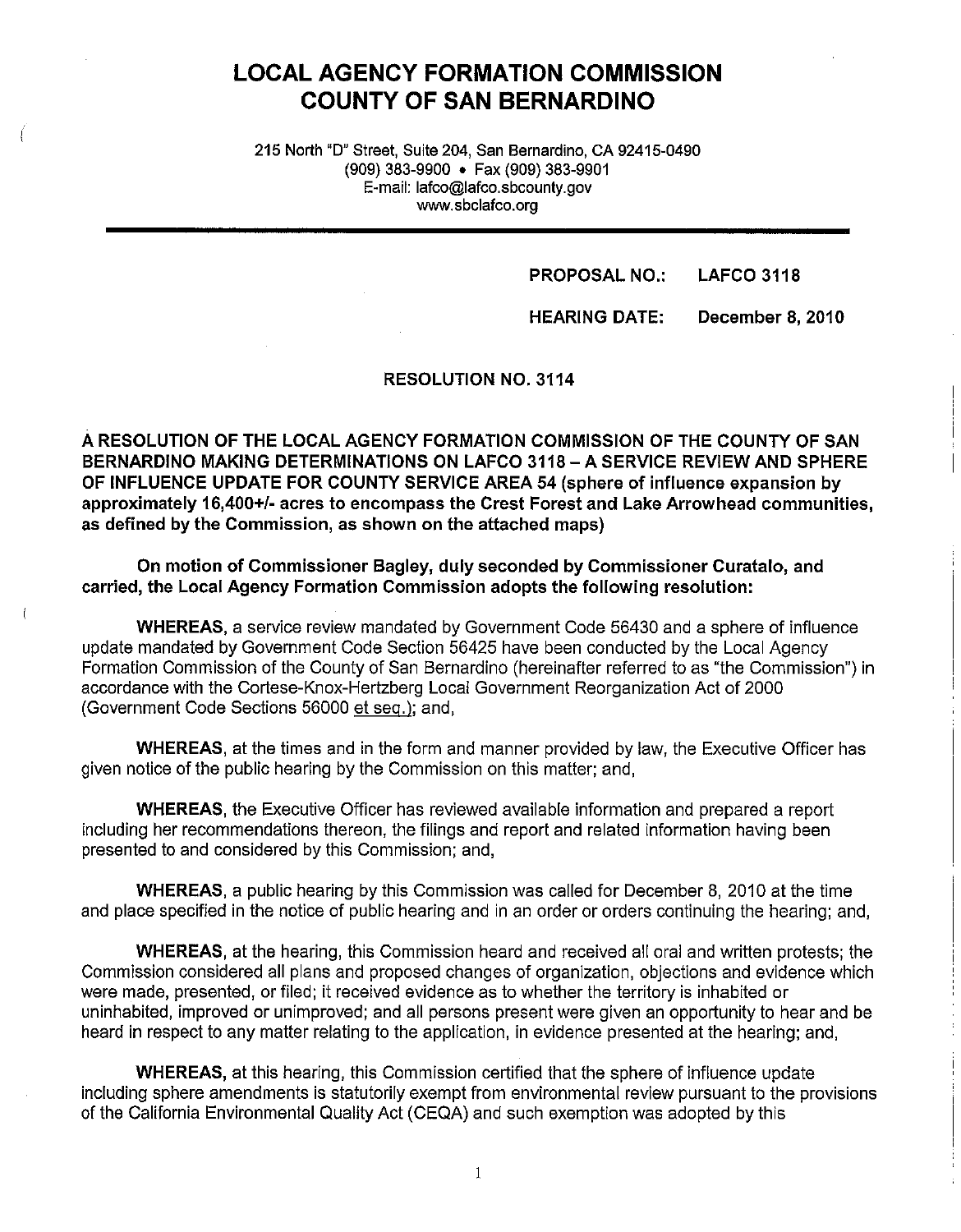Commission on December 8, 2010. The Commission directed its Executive Officer to file a Notice of Exemption within five working days of its adoption; and,

**WHEREAS,** based on presently existing evidence, facts, and circumstances filed with the Local Agency Formation Commission and considered by this Commission, it is determined that the sphere of influence for County Service Area 54 (hereafter shown as the "CSA 54") shall be expanded by approximately 16,400+/- acres to encompass the Crest Forest and Lake Arrowhead communities, as defined by the Commission, and as shown on the maps attached as Exhibit "A" to this resolution; and

**WHEREAS,** the determinations required by Government Code Section 56430 and local Commission policy are included in the report prepared and submitted to the Commission dated November 30, 2010 and received and filed by the Commission on December 8, 2010, a complete copy of which is on file in the LAFCO office. The determinations of the Commission are:

### **1. Growth and population projections for the affected area:**

Development in the San Bernardino Mountains is naturally constrained by rugged terrain, limited access, public land ownership, and lack of support infrastructure, as well as by planning and environmental policies which place much of the area off limits to significant development. Maximum build-out potential is constrained substantially by the slope-density standards and fuel modification requirements of the County General Plan Fire Safety Overlay. The private lands within CSA 54 are generally residential (RS-14M) with scattered commercial along State Route 189 and in the Lake Gregory area of the district. The public lands within CSA 54 are designated Resource Conservation.

Roughly two-thirds of CSA 54's area is private lands and one-third is within the National Forest (owned by the federal government), which are devoted primarily to resource protection and recreational use.

In general, the San Bernardino Mountains is one of the most densely populated mountain areas within the country, and is the most densely populated urban forest west of the Mississippi River. However, there is a large seasonal population component as well as a substantial influx of visitors to the mountain resort areas. The seasonal population and visitors are not reflected in available demographic statistics, which count only year-round residents. It is estimated that the seasonal factors can approximately double the peak population. By 2030, the permanent population is estimated to reach over 11,000. This figure does not take into account seasonal population and tourism. Even with the large increase in population, the area is not anticipated to reach its build-out population by the 2030 horizon of this report.

|       |      |       |       |       |       |      | 2000 to<br>2030 |  |
|-------|------|-------|-------|-------|-------|------|-----------------|--|
| 2000  | 2005 | 2010  | 2015  | 2020  | 2025  | 2030 | growth rate     |  |
| 6,864 | .465 | 8.118 | 8.828 | 9.601 | 44ء ، | 354  | 65%             |  |

Source: Notes: County of San Bernardino 2007 Community Plans; County Special Districts Department Does not include seasonal population or visitors Italicized figures are calculated by LAFCO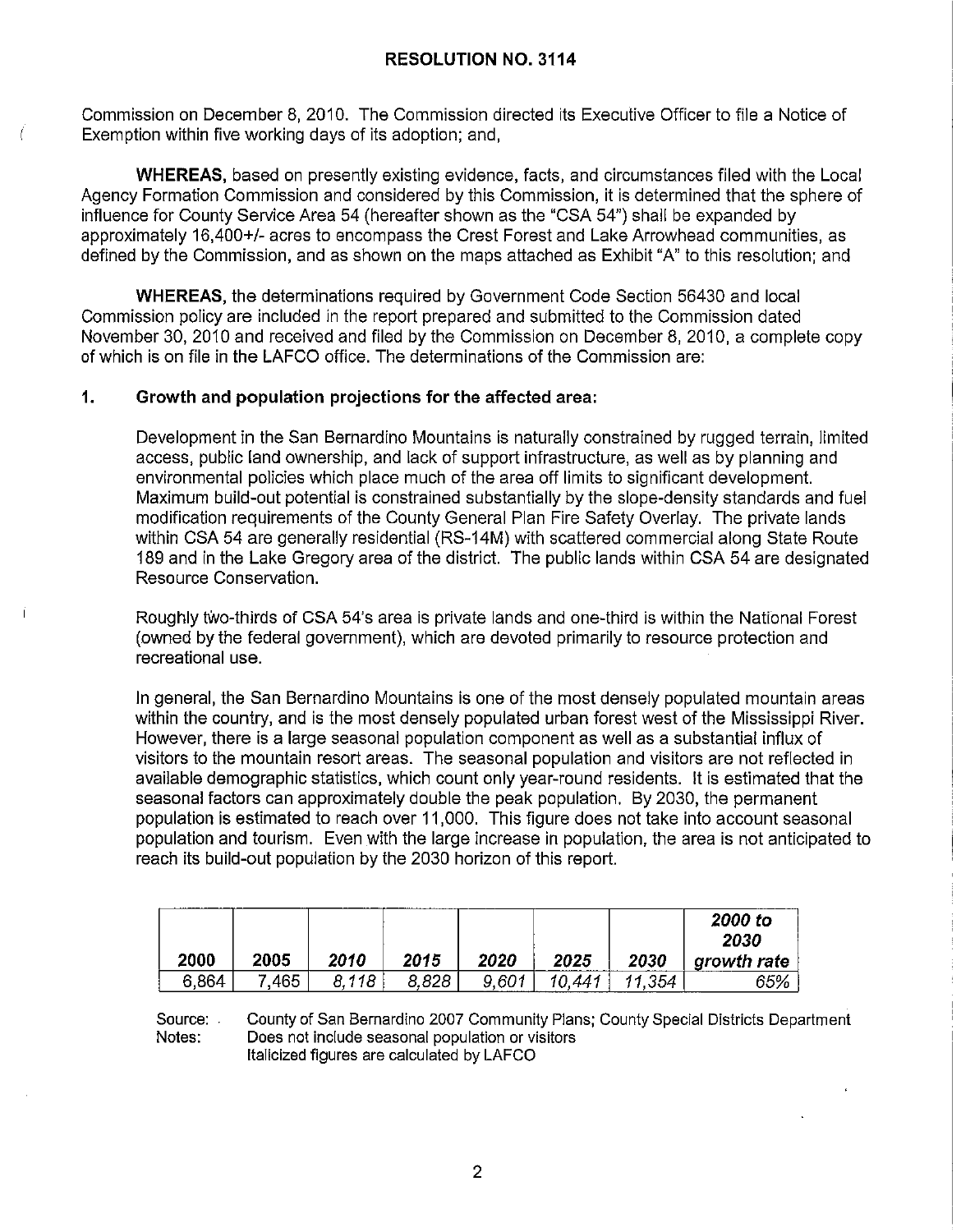### **2. Present and planned capacity of public facilities and adequacy of public services, including infrastructure needs or deficiencies:**

The only service currently provided through CSA 54 is streetlighting. Although the FY 2010-11 CSA 54 budget identifies that the District receives revenue to fund the operation and maintenance of 127 streetlights, the County Special Districts Department and Southern California Edison have provided verification that there are currently 183 streetlights funded through CSA 54. However, the Commission has identified that 10 of the streetlights are outside the boundaries and current sphere of CSA 54.

The streetlights are classified as all night service (activated from dusk until dawn). Southern California Edison owns the streetlights and responds to problems, and CSA 54 provides for payment of the utility costs associated with the individual lights. There are no plans at this time to increase the number of the streetlights. The future need for streetlights will increase if the population grows, dependent upon the implementation of the County's' Night Sky Ordinance, which is applicable in the Crest Forest Community Plan area and not the Lake Arrowhead Community Plan area. The purpose of the Night Sky Ordinance is to encourage outdoor lighting practices and systems that will minimize light pollution, conserve energy, and curtail the degradation of the nighttime visual environment.

#### **3. Financial ability of agencies to provide services:**

The sole source of revenue for CSA 54 is its share of the general ad-valorem property tax levy. The majority of expenditures pay for the electricity costs to Southern California Edison and . transfers to other County funds to pay for CSA 54's share of management and services support costs. As shown on the chart, CSA 54 enjoyed excess revenue, which increased fund balance, for the past few years. However, the annual excess revenue has declined due to fewer property tax receipts and increased streetlighting costs from SCE. The electricity costs from SCE have risen within the past few years, although the budgets do not identify this cost directly. For FY 2010-11, removing Contingencies from the calculation, which has historically never been utilized, CSA 54 is budgeted to lose \$1,965 this year. Should this trend continue, CSA 54 will need to consider reducing expenses, such as eliminating the lights paid for outside its boundaries, to reduce costs. The Commission estimates that this represents approximately \$1000 reduction in electricity costs per year.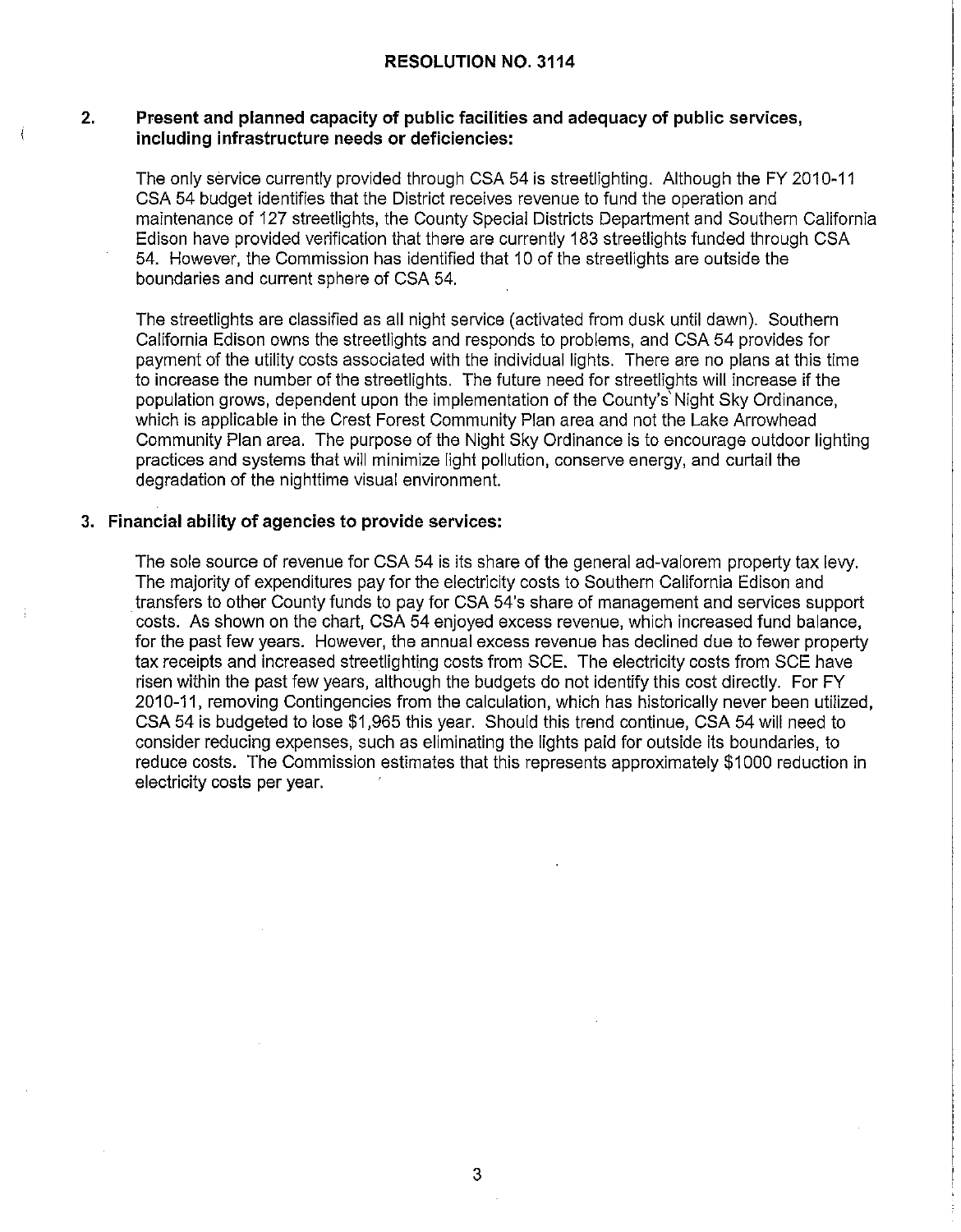|                                       | FY 2005-06<br><b>Actual</b> | FY 2006-07<br>Actual | FY 2007-08<br>Actual | FY 2008-09<br>Actual | FY 2009-10<br><b>Estimate</b> | FY 2010-11<br><b>Budget</b> |
|---------------------------------------|-----------------------------|----------------------|----------------------|----------------------|-------------------------------|-----------------------------|
| <b>IREVENUES</b>                      |                             |                      |                      |                      |                               |                             |
| Property taxes                        | \$28,547                    | \$34,757             | \$36,949             | \$38,388             | \$36,161                      | \$36,167                    |
| Interest                              | 17                          | 42                   | 285                  | 339                  | 400                           | 450                         |
| <b>Current Services</b>               |                             | (315)                | (264)                | (426)                |                               |                             |
| Other                                 |                             |                      |                      |                      |                               |                             |
| <b>Total Revenues</b>                 | 28,564                      | 34 4 8 5             | 36,977               | 38,301               | 36,561                        | 36,617                      |
| EXPENDITURES                          |                             |                      |                      |                      |                               |                             |
| Services & Supplies                   | 18.542                      | 19.935               | 20,604               | 29,074               | 28.932                        | 30,690                      |
| Transfers Out                         | 8,905                       | 10 965               | 7,790                | 7,628                | 7.621                         | 7,892                       |
| Contingencies                         |                             |                      |                      |                      |                               | 17,740                      |
| <b>Total Expenditures</b>             | 27,447                      | 30,900               | 28,394               | 36,702               | 36,553                        | 56,322                      |
| Net Change in Fund Balance            | 1,117                       | 3585                 | 8,583                | 1,599                | 8                             | (19, 705)                   |
| <b>Fund Balance Ending</b><br>\$5.930 |                             | \$9.515              | \$18,098             | \$19,697             | \$19,705                      | $\sqrt{6}$                  |

### **CSA 54 Financial Activity**

note: Fund Balance Ending calculated by LAFCO

CSA 54 has no direct employees; it pays for a proportional share of salaries and benefits costs necessary to serve it and pays a proportional cost of the administrative functions of the County Special Districts Department. To pay for these functions, the FY 2010-11 Budget indicates a transfer to CSA 70 Countywide of \$7,892 for salaries and benefits and services and supplies support.

#### Appropriation Limit

An appropriation limit is required by Article XIIIB of the State Constitution and limits the expenditure of the proceeds of taxes. Action taken on June 28, 2010 by the Board of Supervisors of the County of San Bernardino established the Preliminary 2010-11 appropriation limit for CSA 54 at \$231,784.

#### **4. Status of, and opportunities for, shared facilities:**

The Special Districts Department consolidates the administrative operations and facilities for county service areas and improvement zones under the auspices of CSA 70.

Southern California Edison owns the streetlights; therefore, the streetlights cannot be shared. The only service that CSA 54 actively provides is streetlights so no other shared facilities can be considered.

### **5. Accountability for community service needs, including governmental structure and operational efficiencies:**

#### Local Government Structure and Community Service Needs

CSA 54 is governed by the County Board of Supervisors and administered by the County Special Districts Department; it is within the political boundaries of the Second and Third Supervisorial Districts. CSA 54's budget is prepared as a part of the County Special Districts Department's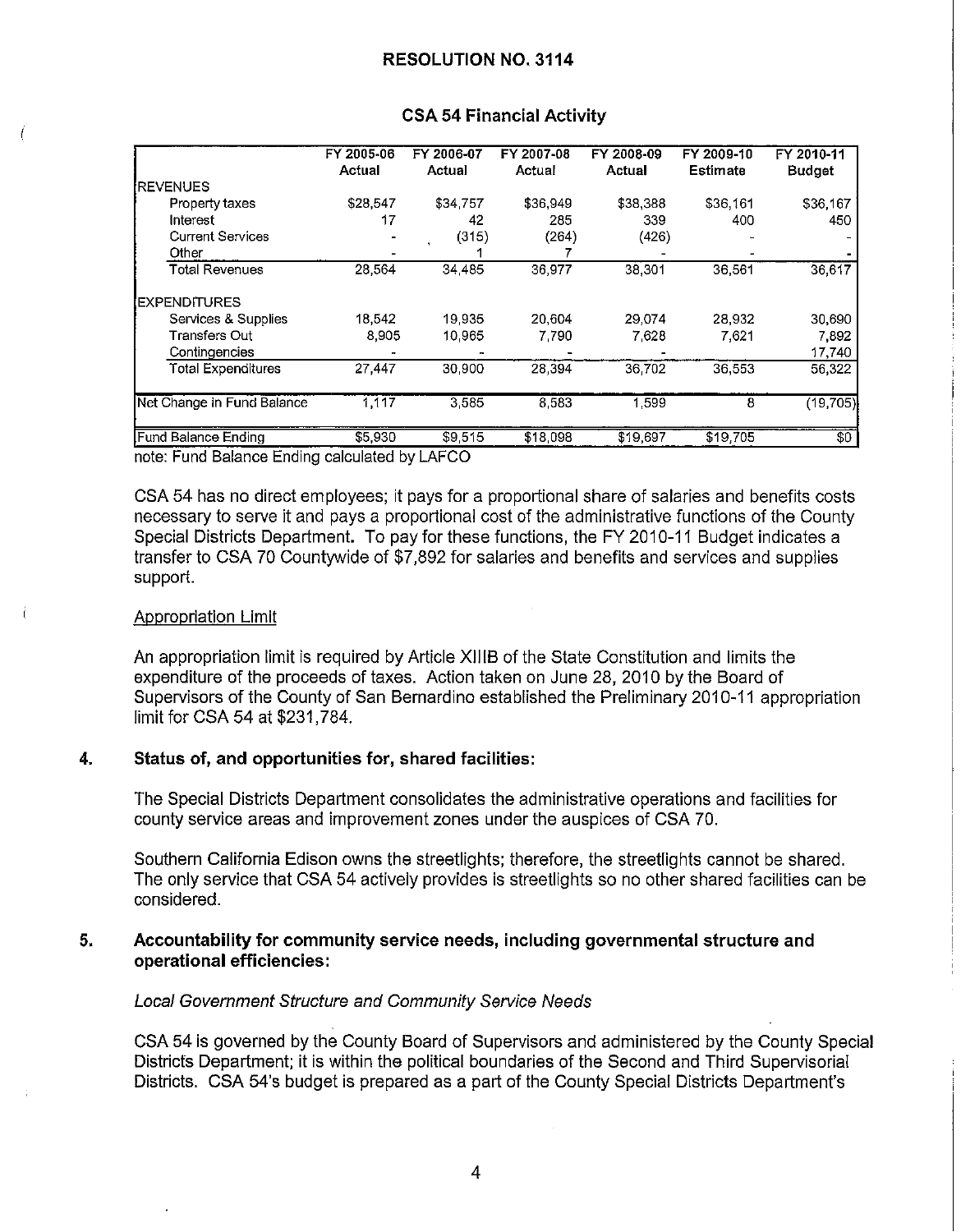annual budgeting process. CSA 54's annual budget is presented to the County Administrative Office and Board of Supervisors for review and approval.

# Operational Efficiency

As a mechanism to control costs, the County of San Bernardino Special Districts Department has consolidated many of the administrative and technical functions necessary to manage the various services provided under County Service Area 70. Therefore, CSA 54 has no direct employees; it pays for a proportional share of salaries and benefits costs necessary to serve it and pays a proportional cost of the administrative functions of the County Special Districts Department. One regional manager oversees all the streetlight districts and one inspector provides support services such as inventory, streetlight requests, and plan review.

Government Code Section 26909 allows a special district to conduct a biennial audit, conduct an audit covering a five-year period, or replace the annual audit with a financial review if certain conditions are met. These board-governed agencies meet the conditions for one if not all of the above. Therefore, the agencies have the potential to realize cost savings should they choose to undertake the necessary steps outlined in state law. This possibility would need to be discussed and decided between the County, its departments and the landowners and voters within the agencies to maintain transparency.

# Government Structure Options

There are two types of government structure options:

- 1. Areas served by the agency outside its boundaries through "out-of-agency" service contracts. This is not applicable to streetlighting service; however, as outlined above this currently occurs through the payment of costs for the 10 lights outside its boundaries.
- 2. Other potential government structure changes such as consolidations, reorganizations, dissolutions, etc.

# Potential Government Structure Changes:

While the discussion of some government structure changes may be theoretical, a service review should address possible options, especially in light of CSA 54's financial challenges. In preparing the service review material Special Districts Department staff indicated that there were no consolidations or other structure options available for the operation of CSA 54. However, LAFCO has identified the following options.

• Consolidation with the other streetlighting districts within the unincorporated area of the County. Special Districts Department has indicated in the past a desire to consolidate the board-governed districts with only streetlighting powers within the unincorporated area of the County. However, no additional information has been provided regarding this option from Special Districts Department.

County Special Districts Department was requested to provide its response to the option of creating a single CSA for service within the communities of Crest Forest and Lake Arrowhead. In its response Special District has indicated it does not oppose the recommendation to expand the CSA 54 sphere of influence; however, it notes that CSA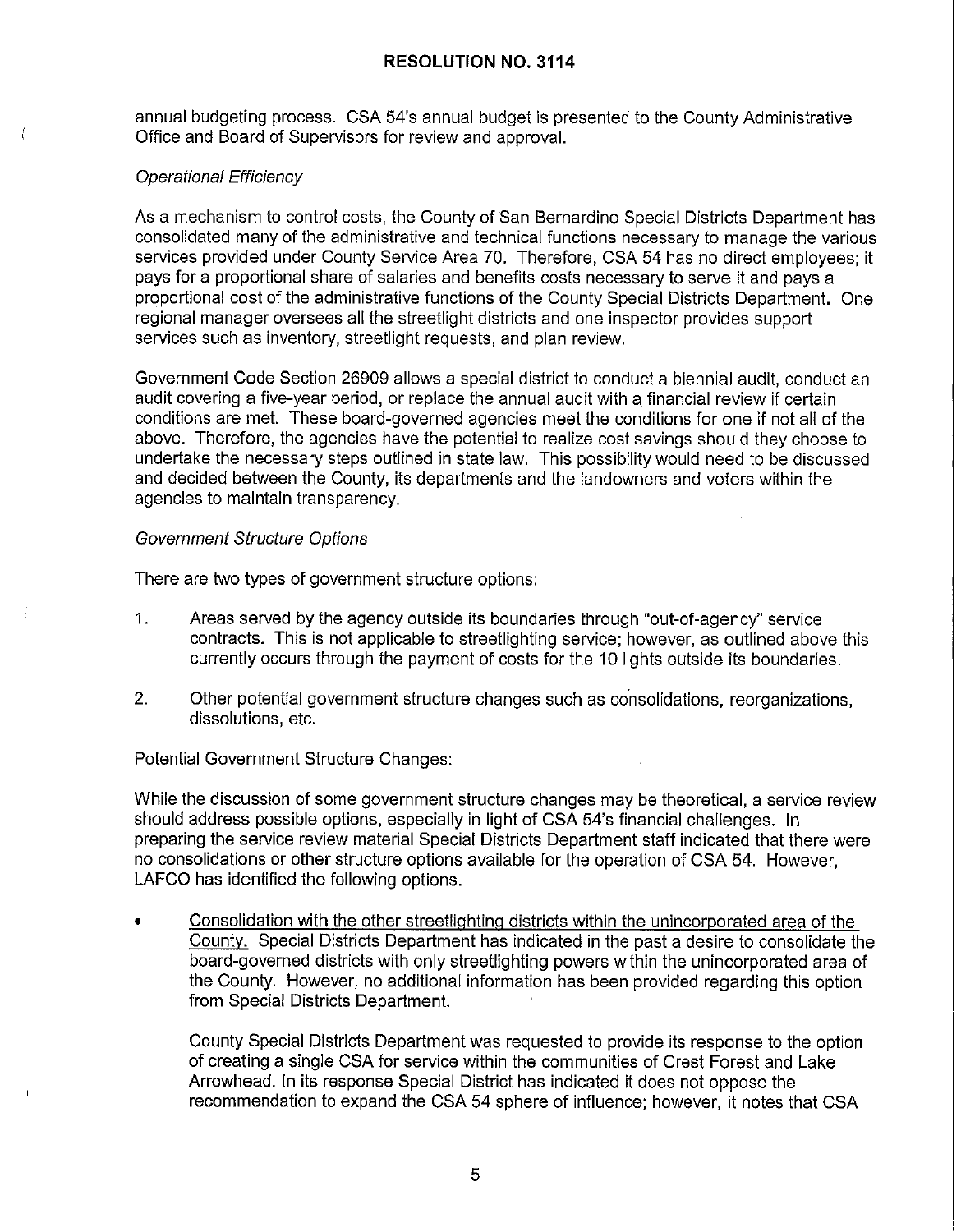54 streetlighting is funded through a share of the general property taxes. If new streetlights are required in the sphere of influence area, a new zone will need to be formed to finance those services. In the past, the County has identified that the mechanism to address such a new service would be through formation of a zone of CSA 70 to provide that service.

The Commission points out that the different services and revenue mechanisms would remain within the respective boundaries. The only difference would be a single agency responsible for coordination of the streetlighting activities. Such a proposal would eliminate the need for multiple budgets and combine the revenues so that payments to Southern California Edison would come from a single source. In addition, it would allow for the coordination of streetlight locations as was identified in the service review for County Service Area SL-1 based upon the unique regional service need of the Mountain.

- Consolidation with adiacent portion of County Service Area SL-1. For the same reasons as the option above, inclusion of the SL-1 portion with the consolidation of the two streetlighting county service areas in Crest Forest/Lake Arrowhead would eliminate the need for multiple budgets and combine the revenues so that payments to Southern California Edison would come from a single source. In addition, it would allow for the coordination of streetlight locations, again eliminating the number of lights outside the district's boundaries.
- Assumption of streetlighting responsibility by Lake Arrowhead Community Services District. Lake Arrowhead CSD overlays a portion of CSA 54 and is a multi-function, independent, district with the statutory authority to provide streetlighting services (although active service is subject to LAFCO authorization). In this scenario, Lake Arrowhead CSD would assume responsibility for providing the service within its boundaries along with a transfer of the property tax share of portion of CSA 54 revenues within the transferred area.

LACSD was requested to provide its response to this option. This option was discussed by the LACSD board at it September 14 meeting with what is understood to be much amusement. Their written response to LAFCO states that the directors considered the request and determined that because the street lighting and road maintenance district were so small, it would not be economical for LACSD to attempt to operate the districts.

The Commission returns to the Legislature's intent in LAFCO Law and Community Services District Law in that a single multi-function agency may be the best mechanism to coordinate and provide service within a community. It is evident that the current situation results in multiple governing bodies, administration, overhead, and financial reporting which could be eliminated through consolidation with the LACSD.

• Maintenance of the status quo. This option would leave intact the current structure for the provision of the service and the payment of costs for the 13 or so lights outside the boundaries of a public entity receiving revenue for that purpose.

At the present time, no other public agencies have expressed desire to provide this service. As in past discussions of the single purpose streetlighting agencies administered by the County, the Commission supports the consolidation of these entities into a single streetlighting county service area to provide for more efficient and effective operation. As a part of the sphere of influence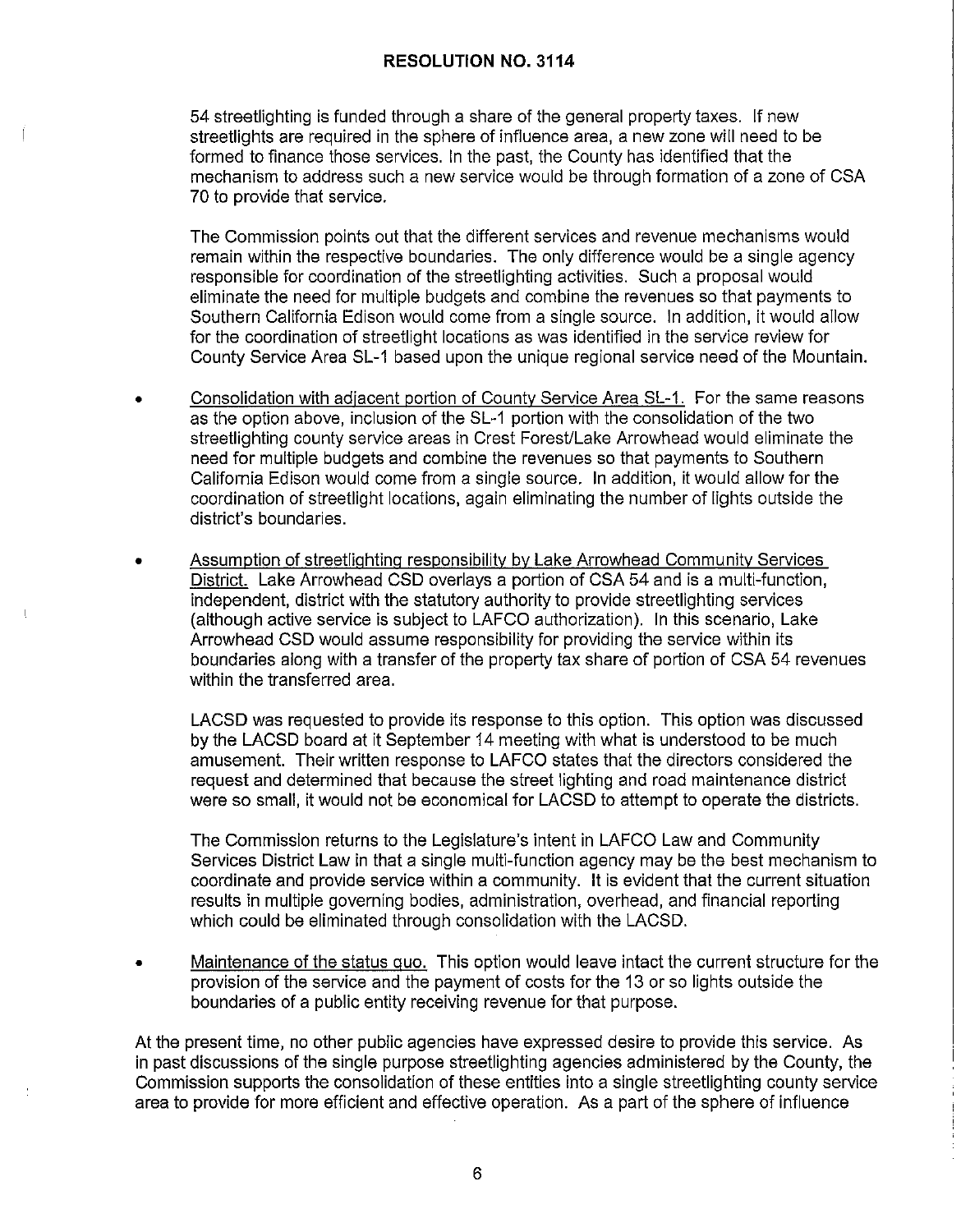update for CSA 54, the Commission is recommending expansion of the CSA 54 sphere of influence to encompass the Crest Forest and Lake Arrowhead communities.

**WHEREAS,** the following determinations are made in conformance with Government Code Section 56425 and local Commission policy:

### **1. Present and Planned Uses:**

Development in the San Bernardino Mountains is naturally constrained by rugged terrain, limited access, public land ownership, and lack of support infrastructure, as well as by planning and environmental policies which place much of the area off limits to significant development. Maximum build-out potential is constrained substantially by the slope-density standards and fuel modification requirements of the County General Plan Fire Safety Overlay. The private lands within CSA 54 are generally residential (RS-14M) with scattered commercial along State Route 189 and in the Lake Gregory area of the district. The public lands within CSA 54 are designated Resource Conservation.

Roughly two-thirds of CSA 54's area is private lands and one-third is within the National Forest (owned by the federal government), which are devoted primarily to resource protection and recreational use.

# **2. Present and Probable Need for Public Facilities and Services:**

CSA 54 currently provides only streetlighting services within its boundaries and operates and maintains 183 streetlights. It has been identified that 10 of the streetlights are outside the boundary and current sphere of CSA 54. In addition, this action would include the territory of CSA SL-1 within the Lake Arrowhead community within the boundaries of the sphere of influence allowing for a future reorganization to address the transfer of its operations and the 3 lights outside its boundaries to CSA 54. Currently, CSA 54 meets the service needs of those within its boundaries. The future need for streetlights will increase with population growth, as denser developments will require such service while recognizing the limitation of the County's Night Sky ordinance in the Crest Forest Community Plan area.

# **3. Present Capacity of Public Facilities and Adequacy of Public Services**

CSA 54 provides streetlighting within its boundaries and adequately serves the area. Revenues are generally adequate to support the current streetlighting activities. However, with electricity costs rising and property tax revenues remaining level or slightly reduced due economic conditions, the choice for the County would be to turn off the lights outside the boundaries or turn them over to the residents since their property taxes do not support the service.

# **4. Social and Economic Communities of Interest:**

Streetlighting is a public safety issue and is regional in nature. The social and economic communities of interest are those of the Rim of World Unified School District and the properties and residents within the Crest Forest and Lake Arrowhead communities.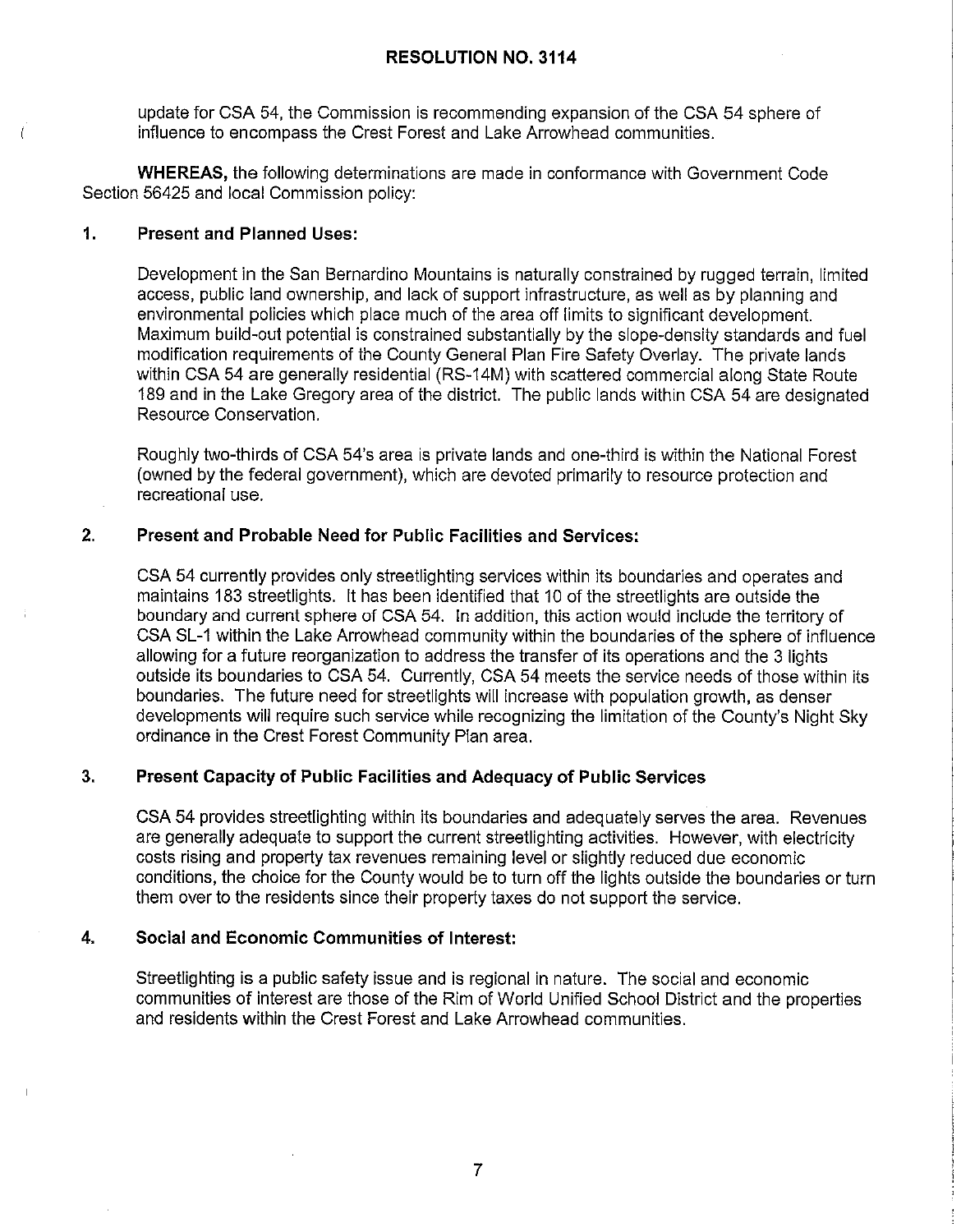## **5. Additional Determinations**

\*\*\*\*\*\*\*

- As required by State Law notice of the hearing was provided through publication in a newspaper of general circulation, The Sun. Individual notice was not provided as allowed under Government Code Section 56157 as such mailing would include more than 1,000 individual notices. As outlined in Commission Policy #27, in-lieu of individual notice the notice of hearing publication was provided through an eighth page legal ad.
- As required by State law, individual notification was provided to affected and interested agencies, County departments, and those agencies and individuals requesting mailed notice.
- Comments from landowners/registered voters and any affected agency have been reviewed and considered by the Commission in making its determinations.

**WHEREAS,** pursuant to the provisions of Government Code Section 56425(i) the range of services provided by County Service Area 54 shall be limited to the following:

#### **FUNCTIONS SERVICES**

**Streetlighting Streetlighting** 

**WHEREAS,** having reviewed and considered the findings as outlined above, the Commission determines to expand County Service Area 54's sphere of influence by approximately 16,400 +/- acres to encompass the Crest Forest and Lake Arrowhead communities, as defined by the Commission.

**NOW, THEREFORE, BE IT RESOLVED** by the Local Agency Formation Commission of the County of San Bernardino, State of California, that this Commission shall consider this to be the sphere of influence for County Service Area 54; it being fully understood that establishment of such a sphere of influence is a policy declaration of this Commission based on existing facts and circumstances which, although not readily changed, may be subject to review and change in the event a future significant change of circumstances so warrants;

**BE IT FURTHER RESOLVED** that the Local Agency Formation Commission of the County of San Bernardino, State of California, does hereby determine that County Service Area 54 shall indemnify, defend, and hold harmless the Local Agency Formation Commission of the County of San Bernardino from any legal expense, legal action, or judgment arising out of the Commission's affirmation of the sphere of influence, including any reimbursement of legal fees and costs incurred by the Commission.

**THIS ACTION APPROVED AND ADOPTED by the Local Agency Formation Commission of the County of San Bernardino by the following vote:** 

| AYES:          | <b>COMMISSIONERS:</b>      | Bagley, Coleman, Curatalo, Derry, McCallon<br>Mitzelfeft, Smith |  |  |  |  |
|----------------|----------------------------|-----------------------------------------------------------------|--|--|--|--|
| <b>NOES</b>    | <b>COMMISSIONERS: None</b> |                                                                 |  |  |  |  |
| <b>ABSENT:</b> |                            | COMMISSIONERS: Cox (Smith voting in her stead)                  |  |  |  |  |
|                |                            |                                                                 |  |  |  |  |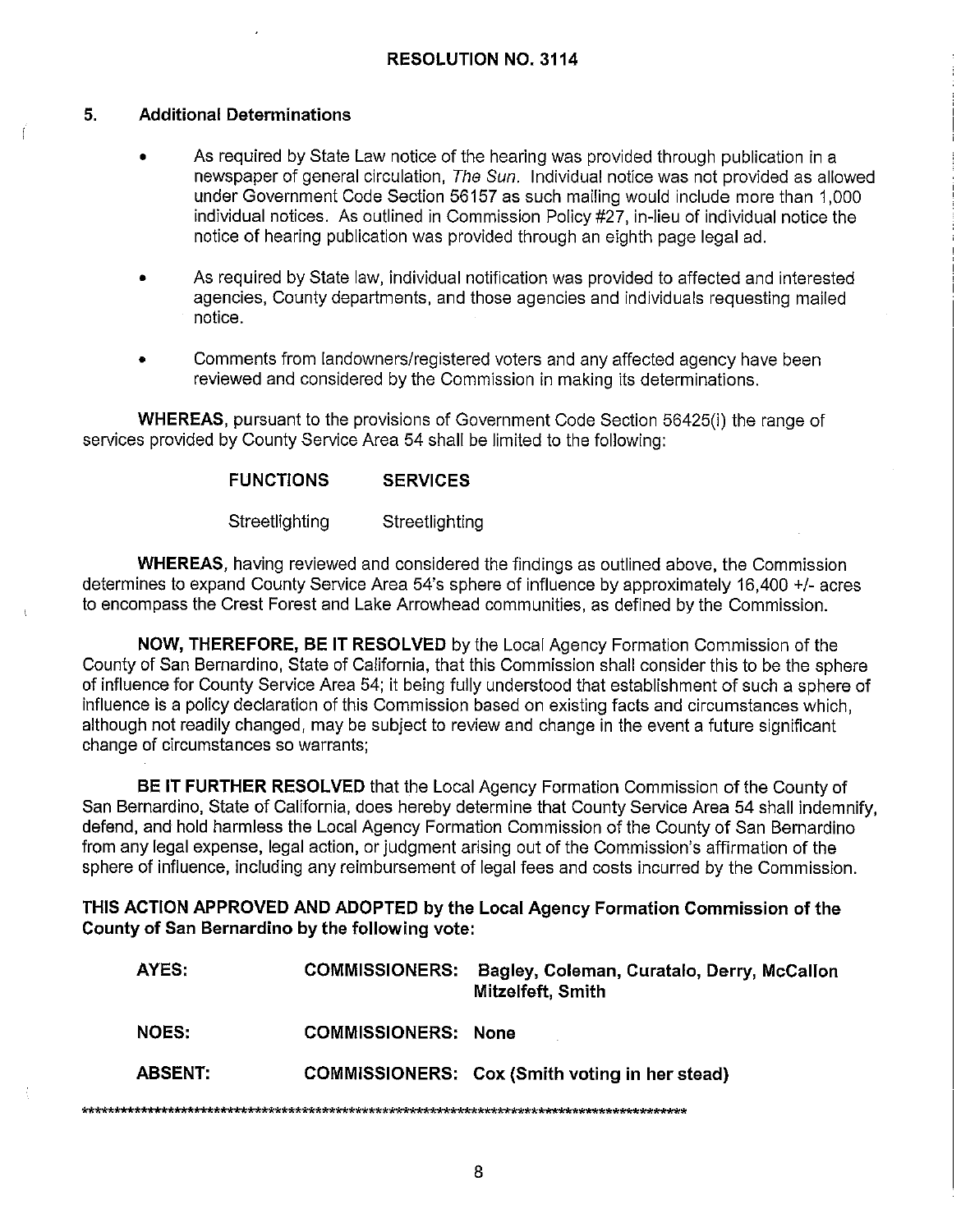# STATE OF CALIFORNIA  $)$

) ss. COUNTY OF SAN BERNARDINO )

I, KATHLEEN ROLLINGS-McDONALD, Executive Officer of the Local Agency Formation Commission of the County of San Bernardino, California, do hereby certify this record to be a full, true, and correct copy of the action taken by said Commission, by vote of the members present, as the same appears in the Official Minutes of said Commission at its meeting of December 8, 2010

DATED: December 9, 2010

.EEN ROLLINGS-McDON. ALD Executive Officer